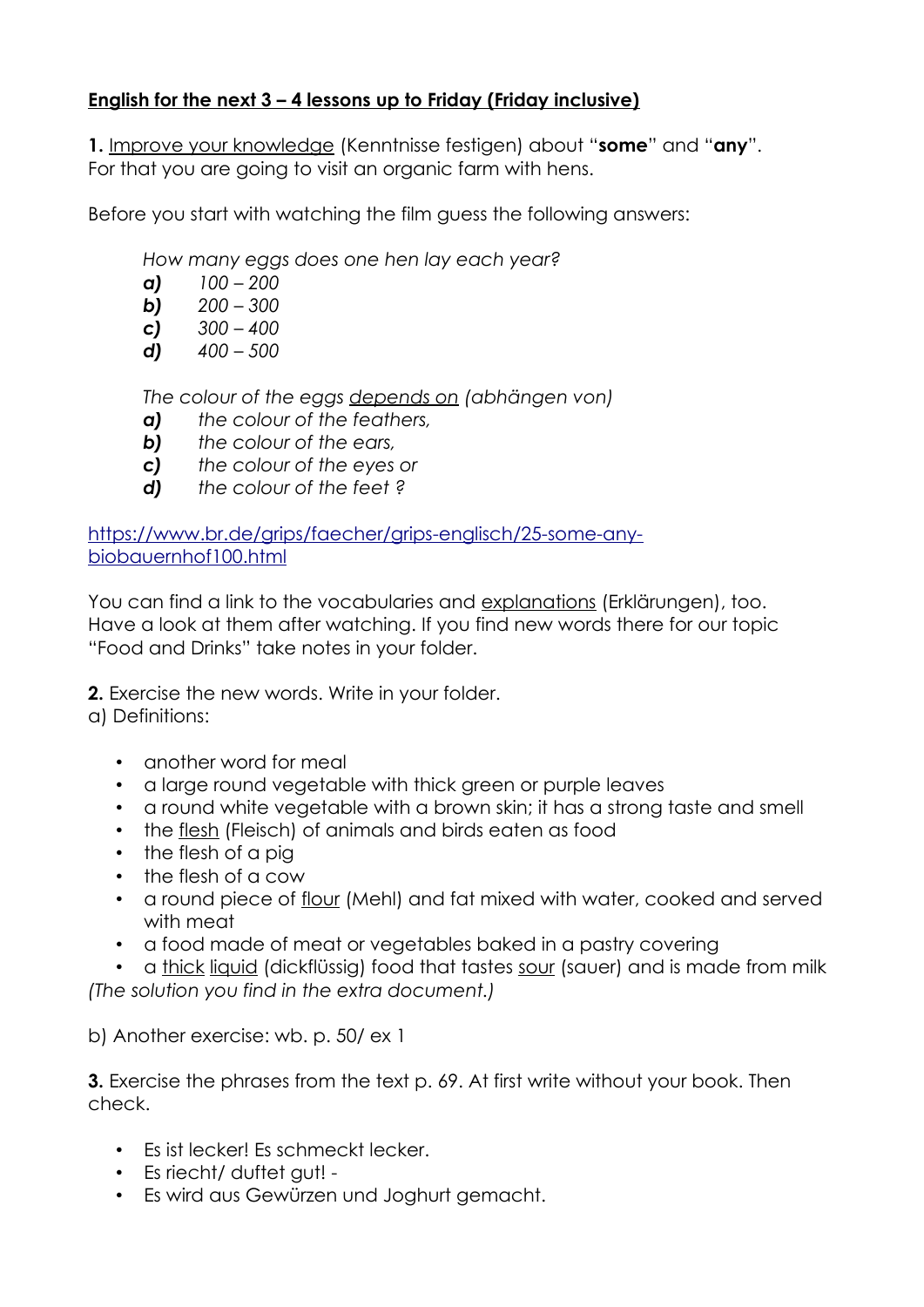*(The solution you find in the extra document.)*

**4.** After listening and reading a suryey about meals at TTS you can complete your list of phrases and new words.

Now open the news from the homepage of TTS in your tb at page 70. Listen and read.

 $\rightarrow$  02 Titelnummer 2.mp3

Do exercise 2 now. Write b) in your folder.

**5.** Make notes about the new words.

- Kartoffelbrei m... p…
- Bratkartoffeln f... p...
- Apfelauflauf a... c...
- Vanillesauce c...
- Pommes c...
- Vorspeise s... (this word you can find in 4)
- Hauptgericht m... c...
- Nachspeise d...
- Allergie a...y
- allergisch a...c

**6.** wb p. 51/ ex 1a,b,c

**7.** Information about how to pay by fingerprint you find in your tb. p. 80. Read and do ex 1.

**8.** Listening comprehension

a) tb. p. 71/ 3  $\rightarrow$  03 Titelnummer 3.mp3

b) wb. p. 51/ 2 + your CD

**9.** Writing. tb. p. 71/ ex 4 Do not forget to look at page 219 when you solve b).

**10.** Just for fun. "Chinese food" song. The full text you find in the other document I have sent.  $\rightarrow$  04 Titelnummer 4.mp3

**11.** Now write an English menu for one day for our school cafeteria. wb. p. 51/ 3

**12.** Make a poster about your favourite food. See wb. p. 50/ 2